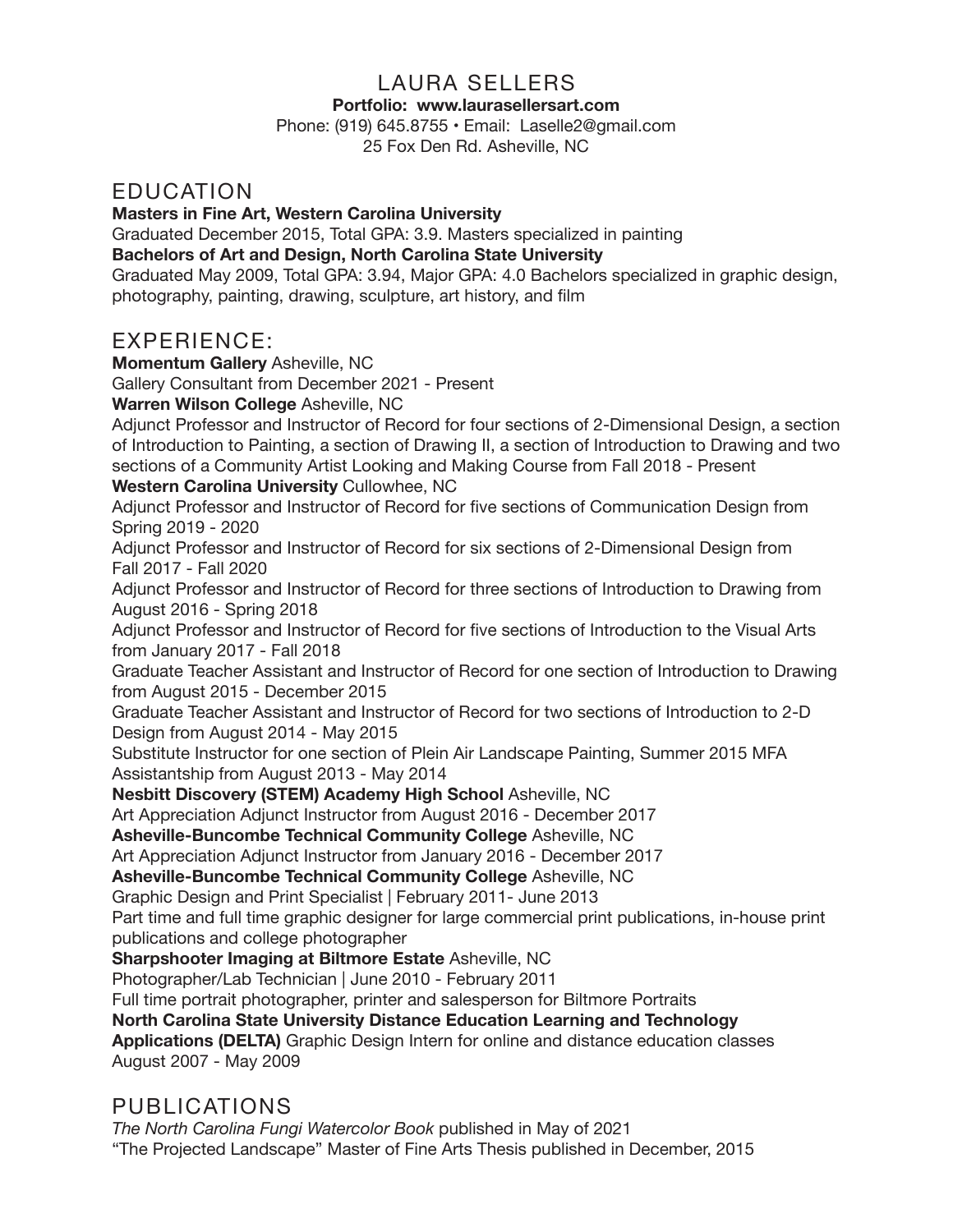# ONLINE ARTICLES

Amplifier Interview: Harmonizing with Nature: An Interview with Laura Sellers http://amplifiergso.com/harmonizing-with-nature-an-interview-with-laura-sellers/

# AWARDS

Haywood County Arts Council Artist Support Grant Recipient in 2021 Nominated for First Year Advocate Award for First Year Teachers at Western Carolina University Juried into the Art Auction for the North Carolina Museum of Art in 2012 Excellence in Art and Design Award 2009 from North Carolina State University Phi Beta Kappa Honors Society from North Carolina State University Deans List every semester from Fall 2005 - Spring 2009 from North Carolina State University

## EXHIBITIONS/COMMUNITY

Reviewing Black Mountain College featuring John Cage: Speaker at UNCA Reuters Center in Asheville, NC, October 2021 Warren Wilson College Faculty Biennial Exhibition in Swannanoa, NC, October, 2021 Revolve *Things That Go Bump in the Night* Collaborative Exhibition in the River Arts District

Asheville, NC, October 2021

Western Carolina University Faculty Biennial in Cullowhee, NC January 2021 Art Garden AVL Quarantine Exhibition in Asheville, NC July, 2020 Level 42 Gallery Leap Year Collaborative Exhibition in Asheville, NC February, 2020 Warren Wilson College Faculty Biennial Exhibition in Swannanoa, NC, October, 2019 Ananda Salon Interactive Media and Painting Solo Exhibition in Asheville, NC, August, 2019 All Access AVL Exhibition at the Asheville Area Arts Council in Asheville, NC, September, 2019 Mission Hospital collaborative Local Artist Exhibition in Asheville, NC, July, 2019 Apollo's 50th Moon Landing Anniversary Exhibition in Black Mountain, NC, July, 2019 OBX ART TRUCK Collaborative Bed Gallery Exhibition in the Outer-banks, NC, May, 2019 Black Mountain College's re{Happening} #9 in Black Mountain, NC, March 2019 Western Carolina University Faculty Biennial Exhibition in Cullowhee, NC, January, 2019 Taylor Gallery Collaborative Exhibition in Asheville, NC, November, 2018 Also Gallery Online Solo Exhibition, November, 2018

Cancer Mural Consortium, collaborative mural at Mission Hospital in Asheville, NC, August, 2018

"Raw" All-female Collaborative Exhibition at the Satellite Gallery in Asheville, NC May, 2018 "Blow Ins II" Collaborative WCU Exhibition at 126 Gallery in Galway, Ireland, January, 2018 Paint Memphis 170-Artist Collaborative Mural in Memphis, TN, September, 2017

Harvest Records Solo Exhibition in West Asheville, NC, July, 2017

"Debut" Collaborative Exhibition at Push Gallery, downtown Asheville, NC, July, 2017 Cleveland County Arts Council WCU Graduate Student Collaborative Exhibition

Shelby, NC July, 2017

Jackson County Arts Council Photography Solo Exhibition at the Sylva County Courthouse in Sylva, NC, January, 2017

International Collaborative "#AVLGLITCH" Exhibition at the Orange Space in the River Arts District Asheville, NC, July, 2016

Exhibition at the Collider in connection with the National Center for Environmental Education (NCEE) and the National Oceanic and Atmospheric Administration (NOAA) in Asheville, NC

in 2016 - Present

"Draw, We Draw, Draw What?" WCU MFA Collaborative Exhibition at the Bascom Museum in Highlands, NC in January, 2016

"The Projected Landscape" Thesis Exhibition at WCU Fine Art Museum in Cullowhee, NC, October, 2015